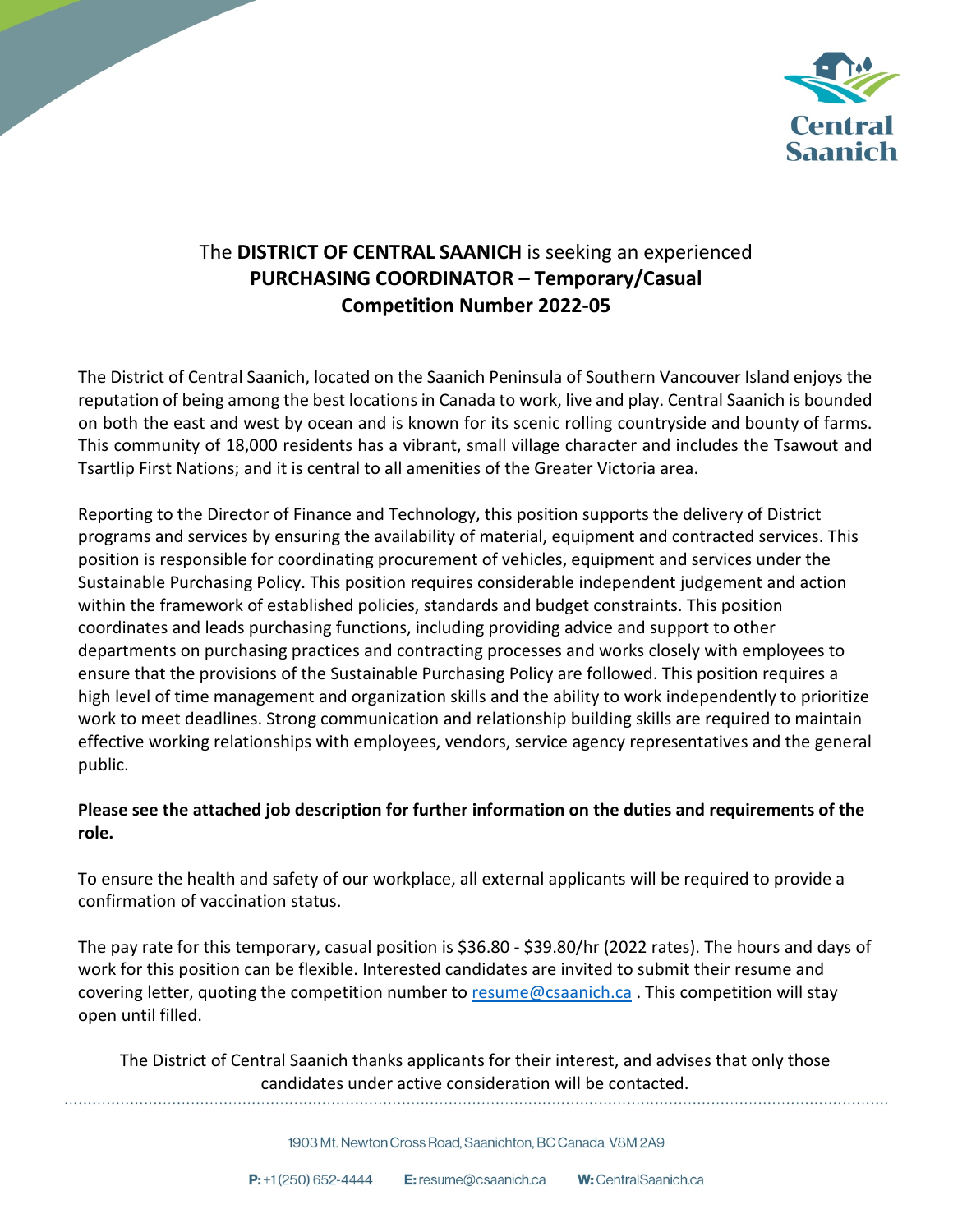

# **Job Description Purchasing Coordinator** (pay grade 55)

#### **General Accountability**

Reporting to the Director of Finance and Technology, this position supports the delivery of District programs and services by ensuring the availability of material, equipment and contracted services. This position is responsible for coordinating procurement of vehicles, equipment and services under the Sustainable Purchasing Policy.

This position requires considerable independent judgement and action within the framework of established policies, standards and budget constraints. Duties include assessing needs, performing research/analysis of products/services, consultation and coordination with end users, data analysis, report writing, administration of the competitive bid process and contract management.

This position coordinates and leads purchasing functions, including providing advice and support to other departments on purchasing practices and contracting processes and works closely with employees to ensure that the provisions of the Sustainable Purchasing Policy are followed.

This position requires a high level of time management and organization skills and the ability to work independently to prioritize work to meet deadlines. Strong communication and relationship building skills are required to maintain effective working relationships with employees, vendors, service agency representatives and the general public.

#### **Illustrative Duties**

- Coordinates and leads procurement of goods and services in compliance with the District's Sustainable Purchasing Policy (including: pre-qualifications, request for quotations, tenders, request for proposals, requests for qualifications, requests for information, contracts and contract extensions,  $etc.$ )
- Determines appropriate procurement methods and processes for a wide range of materials, vehicles, equipment and services
- Advises employees on purchasing policy and procedures and helps to ensure compliance
- $\bullet$ Reviews invoices to ensure correct and timely payments can be made
- Coordinates and leads the purchasing process for annual service contracts  $\bullet$
- Maintains and updates relevant Finance and Purchasing related policies and processes under the  $\bullet$ guidance of the Director
- Maintains purchasing records in accordance with the District's records management program
- Completes annual reporting as required under the Sustainable Purchasing Policy
- Follows all corporate policies and processes  $\bullet$
- Participates in emergency duties in the event of an emergency or disaster

Revised: Fall 2021